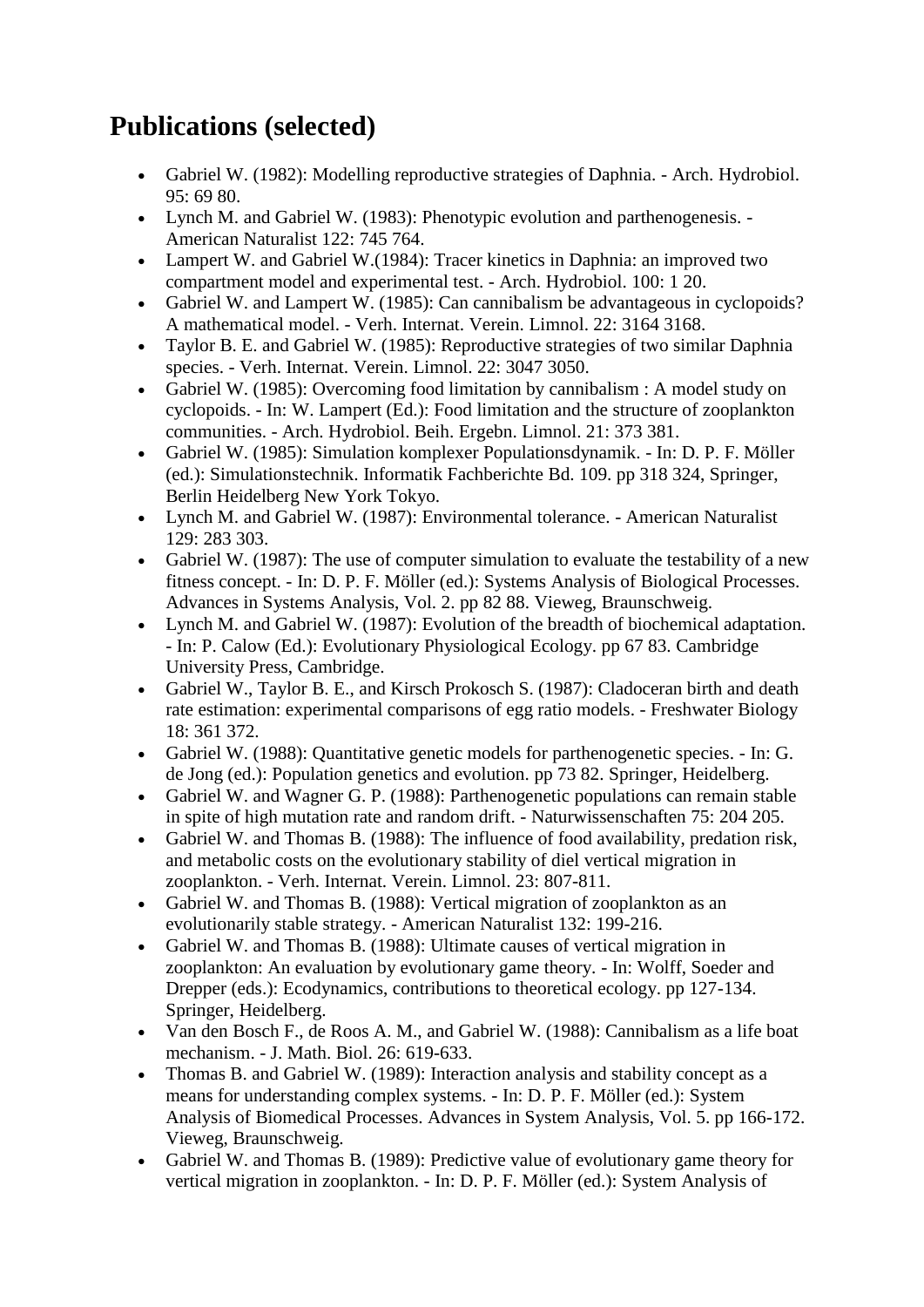Biomedical Processes. Advances in System Analysis, Vol. 5. pp 173-180. Vieweg, Braunschweig.

- Gabriel W. (1990): Vertikalwanderung von Zooplankton als evolutionär stabile Strategie. - In: B. Streit (Ed.): Evolutionsprozesse im Tierreich. pp 87-106. Birkhäuser Verlag, Basel.
- Wagner G. P. and Gabriel W. (1990): Quantitative variation in finite parthenogenetic populations: What stops Muller's ratchet in the absence of recombination? - Evolution 44: 715-731.
- Lynch M. and Gabriel W. (1990): Mutation load and survival of small populations. Evolution 44: 1725-1737.
- Gabriel W., Bürger R., and Lynch M. (1991): Population extinction by mutational load and demographic stochasticity. - In: A. Seitz and V. Loeschcke (Eds.): Species Conservation: a Population Biological Approach. pp 49-59. Birkhäuser, Basel.
- Gabriel W. and van den Bosch F. (1991): Consequences of intraspecific predation: A stage structured population model approach. - In: D. P .F. Möller and O. Richter (Eds.), Analyse dynamischer Systeme in Medizin, Biologie und Ökologie. Informatik-Fachberichte 275, pp 177-184, Springer Berlin.
- Gabriel W. and Taylor B. (1991): Optimal resource allocation in cladocerans. Verh. Internat. Verein. Limnol. 24: 2784-2787.
- van den Bosch F. and Gabriel W. (1991): The impact of cannibalism on the population dynamics of cyclopoid copepods. - Verh. Internat. Verein. Limnol. 24: 2848-2850.
- Lynch M., Gabriel W., and Wood A. M. (1991): Adaptive and demographic responses of plankton populations to environmental change. - Limnol. Oceanogr. 36: 1301-1312.
- Gabriel W. and Lynch M. (1992): The selective advantage of reaction norms for environmental tolerance. - J. evol. Biol. 5: 41-59.
- Gabriel W. and Bürger R. (1992): Survival of small populations under demographic stochasticity. - Theor. Pop. Biol. 41: 44-71.
- Taylor B. E. and Gabriel W. (1992): To grow or not to grow: optimal resource allocation for Daphnia. - American Naturalist 139: 248-266.
- Gabriel W. and Bürger R. (1992): Aussterberisiko kleiner Populationen: Markov-Ketten und Monte-Carlo-Simulation als komplementäre Ansätze. - In: D.P.F. Möller and O. Richter (Eds.), Fortschritte der Simulation in Medizin, Biologie und Ökologie. Informatik-Bericht 92/6, pp 118-120, TU Clausthal.
- Lampert W., Gabriel W., and Rothhaupt K.-O. (1992): Ecophysiological models: A tool for understanding interactions in freshwater communities? - Verh. Dtsch. Zool. Ges. 85.2: 95-110.
- Gabriel W. (1993): Models on diel vertical migration. In: J. Ringelberg (Ed.): Diel Vertical Migration of Zooplankton. - Arch. Hydrobiol. Beih. Ergebn. Limnol. 39: 123- 136.
- Gabriel W. (1993): Technologically modified genes in natural populations: some sceptical remarks on risk assessment from the view of population genetics. - In: K. Wöhrmann and J. Tomiuk (eds.), Transgenic organisms. Risk assessment of deliberate release. pp 109-116. Birkhäuser, Basel.
- Gabriel W. (1993): Modelling approaches to evolutionary ecology. Habilitation,Universität Basel.
- Taylor B. and Gabriel W. (1993): Optimal adult growth of Daphnia in a seasonal environment. - Functional Ecology 7: 513-521.
- Gabriel W., Lynch M., and Bürger R. (1993): Muller's ratchet and mutational meltdowns. - Evolution 47:1744-1757. (issued June 1994)
- Lynch M., Bürger R., Butcher D., and Gabriel W. (1993): The mutational meltdown in asexual populations. - Journal of Heredity 84: 339-344.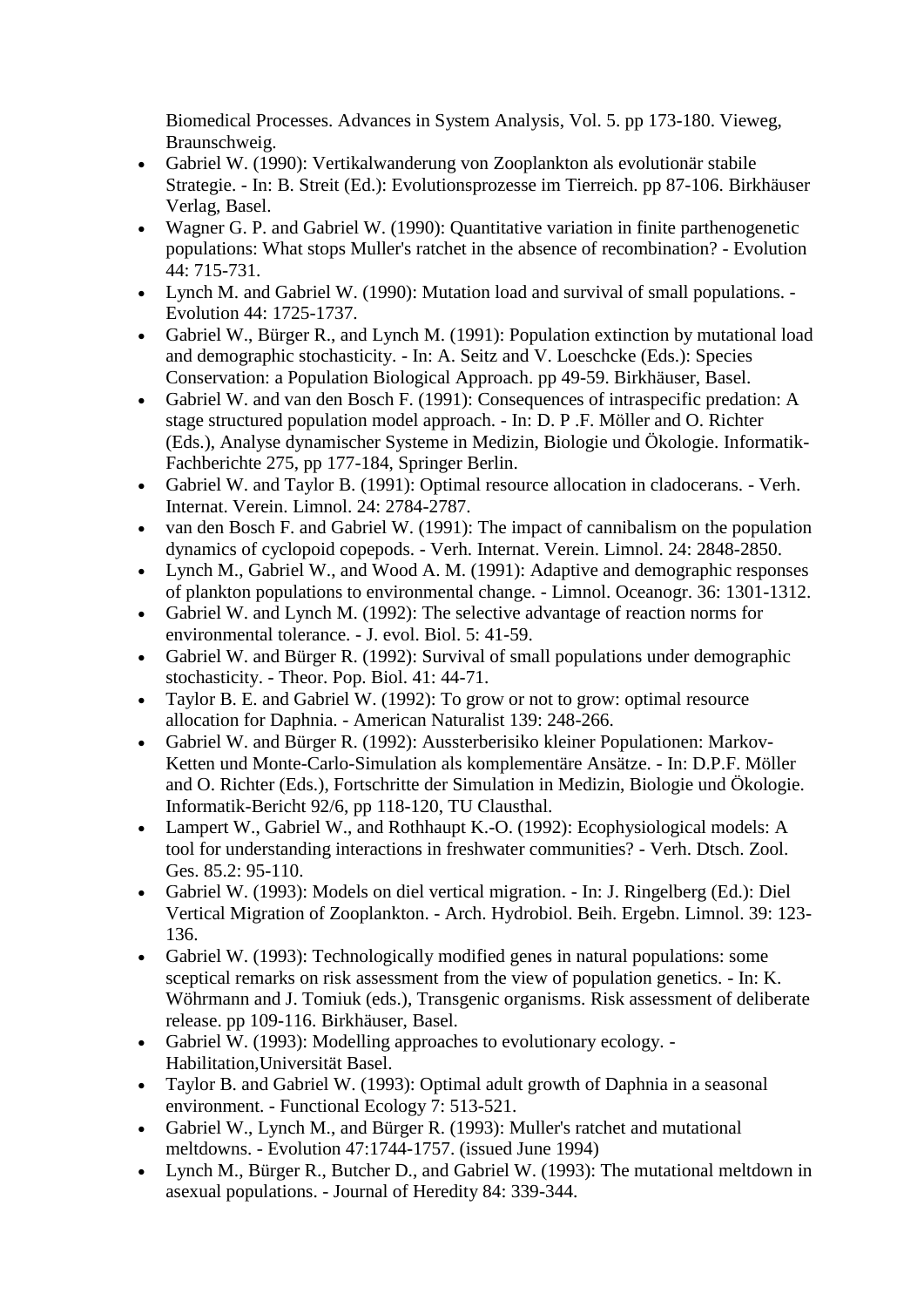- van den Bosch F. and Gabriel W. (1994): Growth and development in copepods. Limnology and Oceanography 39(7): 1528-1542.
- Gabriel W. and Bürger R. (1994): "Extinction risk by mutational meltdown: synergistic effects between population regulation and genetic drift." In: V. Loeschcke, J. Tomuik and S.K. Jain (Eds.) "Conservation Genetics", pp 69-84, Birkhäuser, Basel.
- Matveev V. and Gabriel W. (1994): Competetive exclusion in Cladocera through elevated mortality of adults. - J. Plankton Res. 16: 1084-1094.
- Gabriel W. (1994): "Mutational Meltdown": Aussterberisiko durch Anhäufung schädlicher Mutationen. - Z. Ökologie und Naturschutz 3: 161-165.
- Gabriel W. (1996): Obituary (Jürgen Jacobs). J. evol. Biol. 9:1-4.
- van den Bosch F. and Gabriel W. (1997): Cannibalism in an age-structured predatorprey system. - Bulletin of Mathematical Biology. 59: 551-567
- Gabriel W. (1998): Drift. In: P. Calow (ed.) The Encyclopedia of Ecology and Environmental Management. p. 204. Blackwell, Oxford.
- Gabriel W. (1998): Environmental tolerance. In: P. Calow (ed.) The Encyclopedia of Ecology and Environmental Management. pp. 243-244. Blackwell, Oxford.
- Boriss H. and Gabriel W. (1998): Vertical migration in Daphnia: the role of phenotypic plasticity in the migration pattern for competing clones of species. Oikos 83: 129-138.
- Gabriel W. (1999): Evolution of reversible plastic responses: inducible defenses and environmental tolerance. – pp 286-305. In: R. Tollrian and C.D. Harvell (Eds.) The Ecology and Evolution of Inducible Defenses. Princeton University Press.
- Nürnberger B. and Gabriel W. (1999): Continued hope for a general explanation of sex. J. evol. Biol. 12: 1040-1042.
- Gabriel W. and Bürger R. (2000): Fixation of clonal lineages under Muller´s ratchet. Evolution 54(4): 1116-1125.
- Baake, E. and Gabriel. W. (2000): Biological evolution through mutation, selection and drift: an introductory review. Ann. Rev. Comp. Phys. VII (2000): 203-264
- Kopp M., Jeschke J., and Gabriel W. (2001): Exact compensation of stream drift as an evolutionary stable strategy. Oikos 92: 522-530.
- Gabriel, W. and Férrière, R. (2004): From individual interactions to population viability. Pages 19-40 in: R. Ferrière et al.(editors) Evolutionary Conservation Biology. Oxford University Press.
- Gabriel, W. (2005): How stress selects for reversible phenotypic plasticity. J.evol.Biol. 18: 873-883.
- Gabriel W., Luttbeg B., Sih, A. and Tollrian R. (2005): Environmental tolerance, heterogeneity and the evolution of reversible plastic responses. American Naturalist 166: 339:353.
- Kopp M. and Gabriel W (2006): The dynamic effect of an inducible defense in the Nicholson-Bailey model. Theor. Pop. Biol. 70: 43-55
- Gabriel W., (2006): Selective advantage and reversible phenotypic plasticity. Archiv für Hydrobiologie 167: 1-20.
- Gabriel W. (2008): "Predator-Prey Dynamics with Type-Two Functional Response" from The Wolfram Demonstrations Project (reviewed software). Wolfram Research Mathematica, [http://demonstrations.wolfram.com/PredatorPreyDynamicsWith](http://demonstrations.wolfram.com/PredatorPreyDynamicsWith%20TypeTwoFunctionalResponse/)  [TypeTwoFunctionalResponse/.](http://demonstrations.wolfram.com/PredatorPreyDynamicsWith%20TypeTwoFunctionalResponse/)
- Jeschke J.M., Gabriel W. and Kokko H. (2008): r-strategists / K-strategists. In: Jørgensen, S.E.; Fath, B.D. (eds.). Encyclopedia of Ecology, pp. 3113-3122. Elsevier, Oxford.
- Wittmann M.J., Gabriel W., Harz E.V., Laforsch C. and jeschke J.M. (2013): Can Daphnia lumholtzi invade Euopean lakes? NeoBiota 16: 39-57.